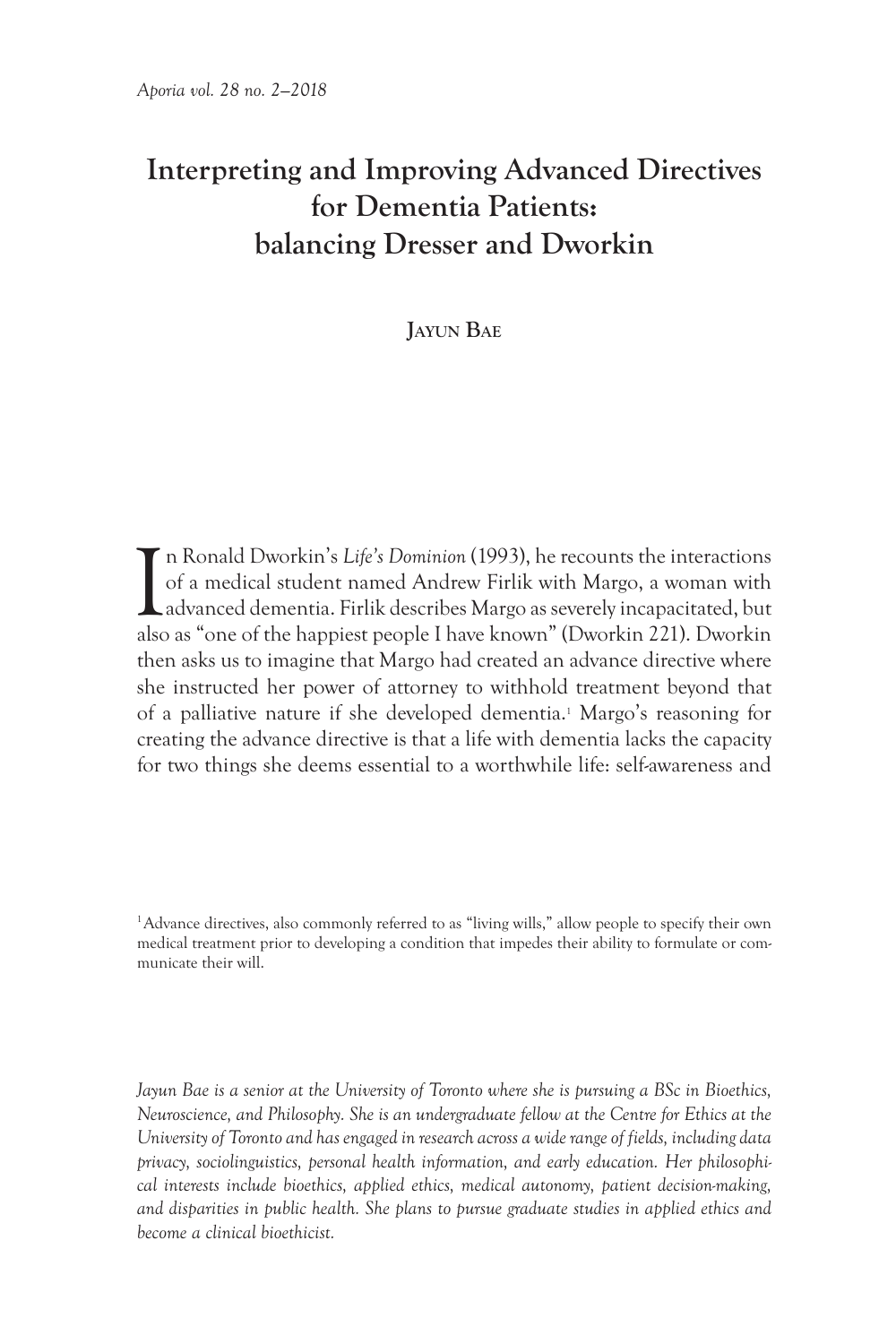planning.2 After her dementia sets in, she contracts pneumonia, which will be fatal if left untreated. Though her previous wishes are clear, the patient now expresses that she enjoys her life and wants the treatment so she can continue living. In response to this case, I will argue that the most important good to protect is the patient's autonomy, which is best achieved by following the advance directive. Drawing on *Life's Dominion*, I will analyze why following the advance directive would maximize the patient's autonomy, and respond to the objections raised by Rebecca Dresser. Ultimately, I respond that many of Dresser's concerns can be alleviated by improving the recording and interpreting process for advance directives, rather than discounting advance directives altogether.

First, to examine the grounding of Dworkin's position, we must reflect on the concept of autonomy. It is a founding principle of bioethics that all humans should be afforded the ability, when possible or appropriate, to make choices regarding their own lives (Radden and Sadler 11). Dworkin believes that autonomy ought to be respected whenever possible, as it is precisely what allows an individual to shape their own life and furnish a coherent sense of self. He writes, "Autonomy encourages and protects people's general capacity to lead their lives out of a distinctive sense of their own character, a sense of what is important to and for them" (Dworkin 224). In current application, as long as we have no reason to think that an individual's ability to make their own decisions is significantly impaired, nor any reason to think that those decisions would infringe on the rights of others, we grant individuals a variety of personal choices (e.g. one's pursuit of career, family, romance, gender expression, and other endeavors). Dworkin calls these "critical interests," or the things that give our individual lives meaning and significance.3

<sup>2</sup>This additional piece of information was provided by an essay prompt rather than by Dworkin or Firkin. It does not substantially change the nature of Margo's case, except to detail the precise reason why she submitted an advance directive. Since patients are likely to hold substantial reasons for submitting a directive, I have included it in this paper to serve as an example of how this reasoning can be incorporated into a caregiver's assessment of the directive itself.

<sup>&</sup>lt;sup>3</sup>It should be noted that Dworkin delineates the concept of critical interests in contrast to experiential interests, which are interests that are valuable in terms of the satisfaction or pleasure gained from experiencing them. For example: for someone who takes a casual interest in golf, playing a game of golf would be an experiential interest rather than a critical interest, since "people who do not enjoy an activity I do… are not making a mistake; their lives are not worse for not sharing my tastes" (Dworkin 201). However, when critical interests like autonomy or health are not satisfied, people are genuinely worse off. Dworkin classifies critical interests as more important, generally speaking, than experiential interests, and uses this prioritization to argue for respecting Margo's advance directive. A significant portion of Dresser's objection also responds to the distinction between critical and experiential interests. However, I have chosen to put aside this distinction as it is not especially relevant to the conclusion I wish to motivate.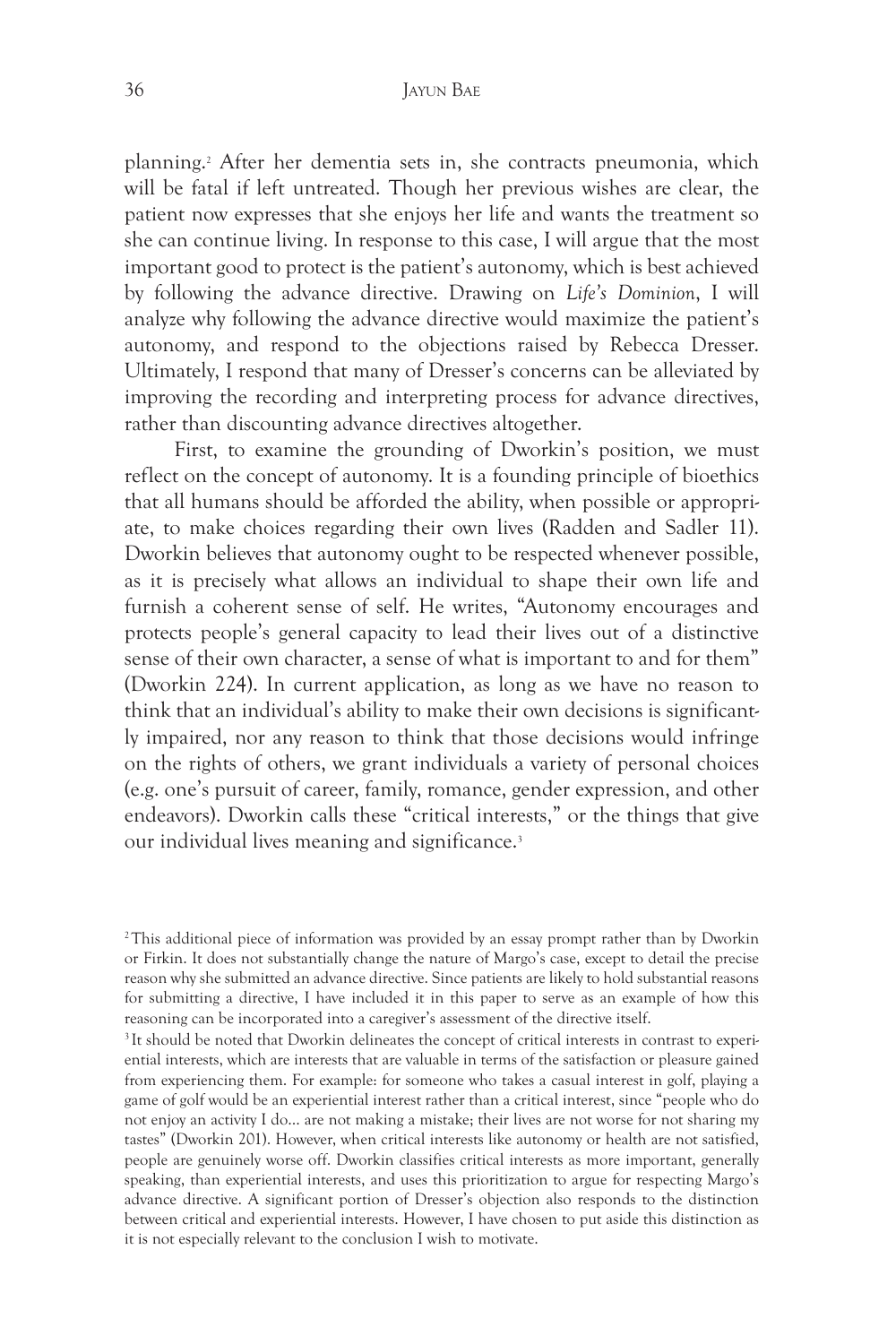In medical contexts, doctors protect autonomy by requiring informed consent from their patients and are not permitted to provide treatment without consent. This standard is set in order to prevent doctors from acting paternalistically by assuming authority over decisions which would normally be made by the patient. By extension, Dworkin establishes the legal right afforded to patients to refuse a life-saving treatment and subsequently die. For example, patients diagnosed with cancer may choose to go home instead of receiving chemotherapy as long as they sign an "against medical advice" form. An important corollary that Dworkin adds is that the right to autonomy should not be hindered by any external judgment regarding the prudential value of the agent's decision. The observation that an individual's decision does not furnish the best possible outcomes, or is a worse decision than an alternative readily available, is not sufficient to justify overriding their right to autonomy.4 Dworkin believes that we must protect autonomy not because we need to ensure that patients act in their own best interests, but rather because the integrity and individual personhood of the agent is a critical interest that is good in itself. In any case, the question of what others consider to be the most prudential or advantageous decision for a competent individual does not give us the justification to intervene and circumvent the making of that poor decision. The implication of this right to autonomy combined with the inability of others to restrict an agent's autonomy on the basis of prudential good is that Margo is fully within her right to make poor decisions, as some might characterize them, about her own life. Thus, doctors are not justified in simply making decisions that they consider to be in Margo's best interests because Margo is exercising her right to make decisions against some of her own interests in order to protect her *critical* interests, namely, living a worthwhile life. However, the issue with the case at hand is that Margo's will and interests have fragmented temporally, such that the current and former versions of Margo have competing interests and potentially competing rights to autonomy. Whose will should we respect, when one Margo desires life and the other death?

<sup>4</sup>We should not, for example, prevent individuals from marrying someone for their money rather than marrying for love, even if we can reasonably predict that the individual will be extremely unhappy in the loveless marriage. Happiness in marriage, no matter how unequivocally good it may seem, is not so crucial to the dignity of human life that we ought to force it upon an individual who has decided not to pursue that end. We do not prevent sober adults from tattooing all sorts of unfortunate things on their bodies, even when we think that they will eventually come to regret that decision. With some exceptions, which will be discussed later, we allow people to make all sorts of poor decisions because it is their right to do so.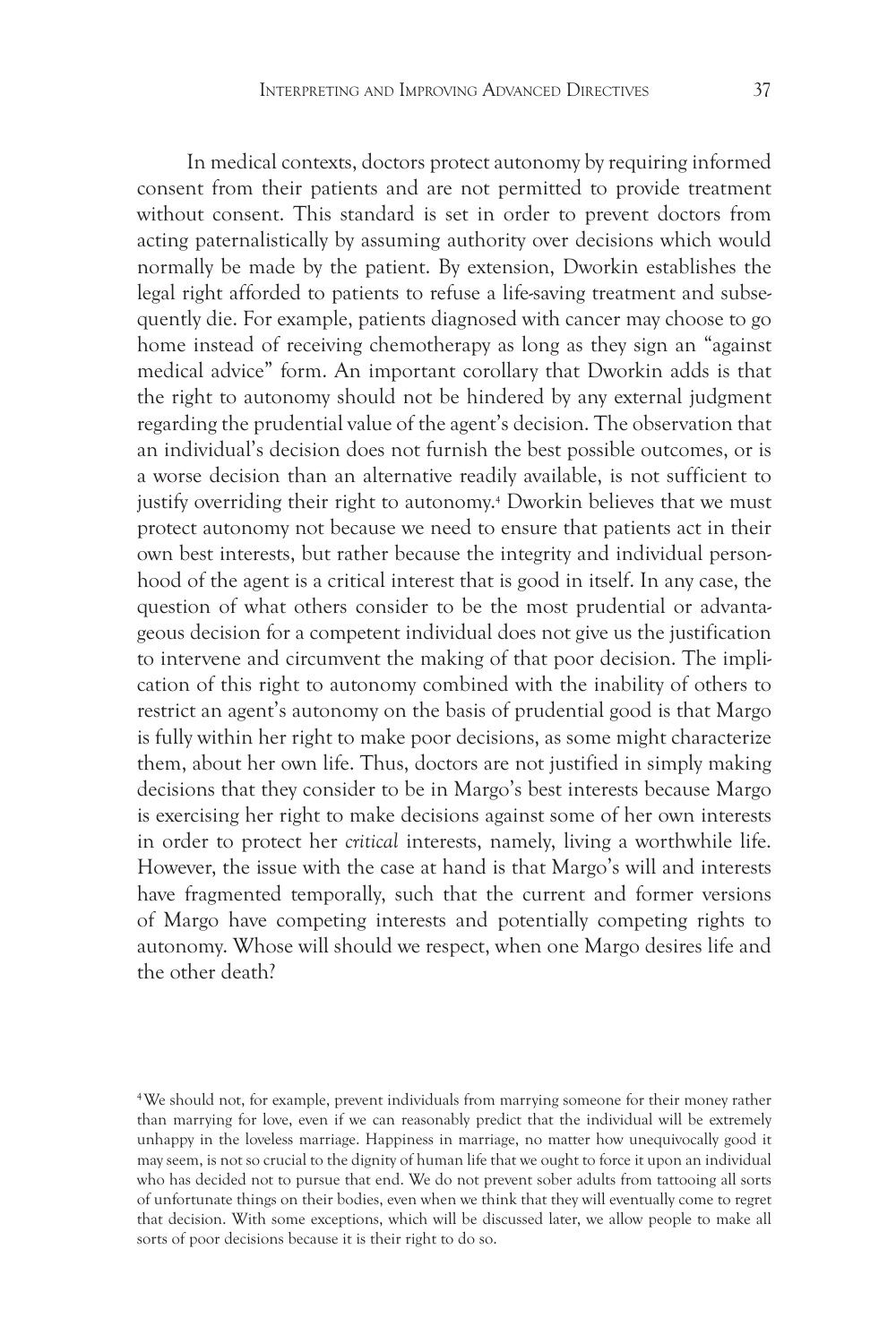For Dworkin, the currently demented Margo no longer reflects a coherent sense of self, which is the worthwhile thing that one granting autonomy serves to protect. Therefore, it would not respect Margo's autonomy to respect the wishes of the demented specter of her self. Respecting the current Margo's wishes would interfere with the competent Margo's right to control the narrative of her life and how it ends. Dworkin argues that right to autonomy includes the right to *precedent* autonomy, whereby actors are permitted to make binding decisions for their future selves, using the values they hold in the present state. Margo's right to an advance directive is a right to precedent autonomy, derived from her right to direct her own future by living and dying by her own values. Under this right, the competent Margo can bind herself through an advance directive just as she can sign a will, mortgage, divorce agreement, or do-not-resuscitate form, as long as she is competent when it is signed. Just as those contracts are not rendered null because she succumbs to dementia, the advance directive should also continue to represent her autonomous choices even though she loses the capacity to express them. The fact that these contracts now have to apply to someone who is not presently competent and will not regain competency should not affect the legitimacy of the contract.<sup>5</sup> It follows that this right to precedent autonomy, manifested in the advance directive, should be respected by any ethical caregiver who is committed to respecting the autonomy of competent patients. In this case, we must ensure that any hesitation to execute Margo's advance directive does not derive from the insertion of our own value judgments into the case—specifically, we must remember that enjoyment of life is not the sole metric by which a life is deemed worth living by its owner.

When the patient becomes incompetent and thus unable to dictate her own life, a diverse range of actors including lawyers, family members, caregivers, and other health professionals are tasked with determining the right course of action, especially when the stated wishes of the incompetent agent directly conflict with stipulations of the advance directive.<sup>6</sup> I agree

<sup>&</sup>lt;sup>5</sup>Consider that we respect wills even though the deceased person in question is unquestionably gone, or do-not-resuscitate orders when the patient is irreversibly brain-dead. Take the case of a wealthy dog-lover whose last will states that her money should be given to dog-related charities, as she did when she was alive. She is able to dictate these arrangements in a legally binding way because the right to control what happens to her money and her body that she enjoys while alive extends beyond her death. Similarly, Margo can make a living will despite the fact that it will come into effect when the person we know as Margo is gone.

<sup>6</sup> This essay is primarily concerned with what the caregiver should do or is morally justified in doing, rather than answering legal questions or advising family members when they are given the power of attorney.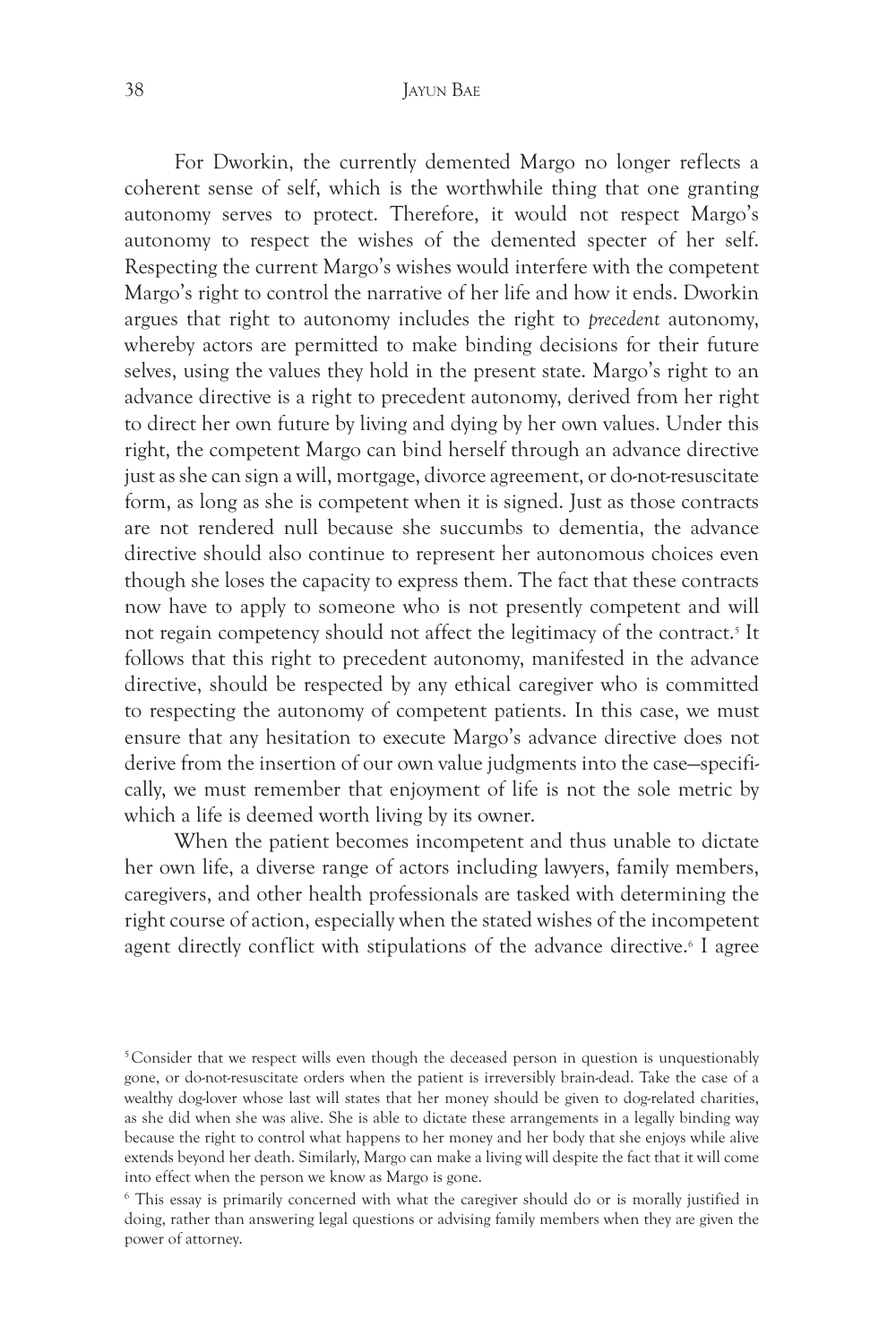with Dworkin and argue that the advance directive must be followed even when (and perhaps especially when) the incompetent agent desires that the directive be struck down. I argue that when the patient loses competency, it now becomes the role of the treatment team to interpret the advance directive and execute it, rather than making judgments external to the ones necessitated by the advance directive and subsequently acting on those judgments. The reasoning for this will become clear once it is established that advance directives are necessarily logical conditionals: *if* X condition is fulfilled, *then* Y treatment must follow. Here is one possible alternative interpretation of Margo's internal argument for refusing treatment:

> Premise 1: My life is worth living only if I possess self-awareness and the ability to make plans for my future.

> Premise 2: Dementia deprives a person of selfawareness and the ability to plan.

> Premise 3: Because I will not possess those essential goods, my future life with dementia will not be worth living.

> Conclusion: Therefore, I do not want to receive life-saving treatment if I were to develop dementia.

To improve this interpretation, I believe that it would strengthen Margo's autonomy by considering her argument as a logical conditional, rather than accepting the premises as fact, as is indicated by premise-conclusion form. I argue that the best interpretation of her argument is in the following conditional: *if* my life with dementia lacks self-awareness and planning, *then* it will not be a worthwhile one. Furthermore, *if* my life is not a worthwhile one, *then* I do not want life-saving measures. This modified interpretation is important because the reason Margo wishes to withhold treatment is not simply because of the dementia (which could be understood abstractly as the diagnosis or the atrophy of her brain), but because those things facilitate the loss of self-awareness and planning, which she holds as central to a worthwhile life.

It also allows for the precise unfolding of Margo's life with dementia to have an impact on the decision that is made for her. Margo's present objection that she desires the treatment should be paid close attention, not because the will of the incompetent patient is important in itself, but because it could shed light on the will of the competent patient. If she turns out to be incorrect about her second premise, then the antecedent is not satisfied and caregivers should not withhold treatment. The truths obtained by observing Margo's actual life with dementia may have caused the competent Margo to conclude as follows: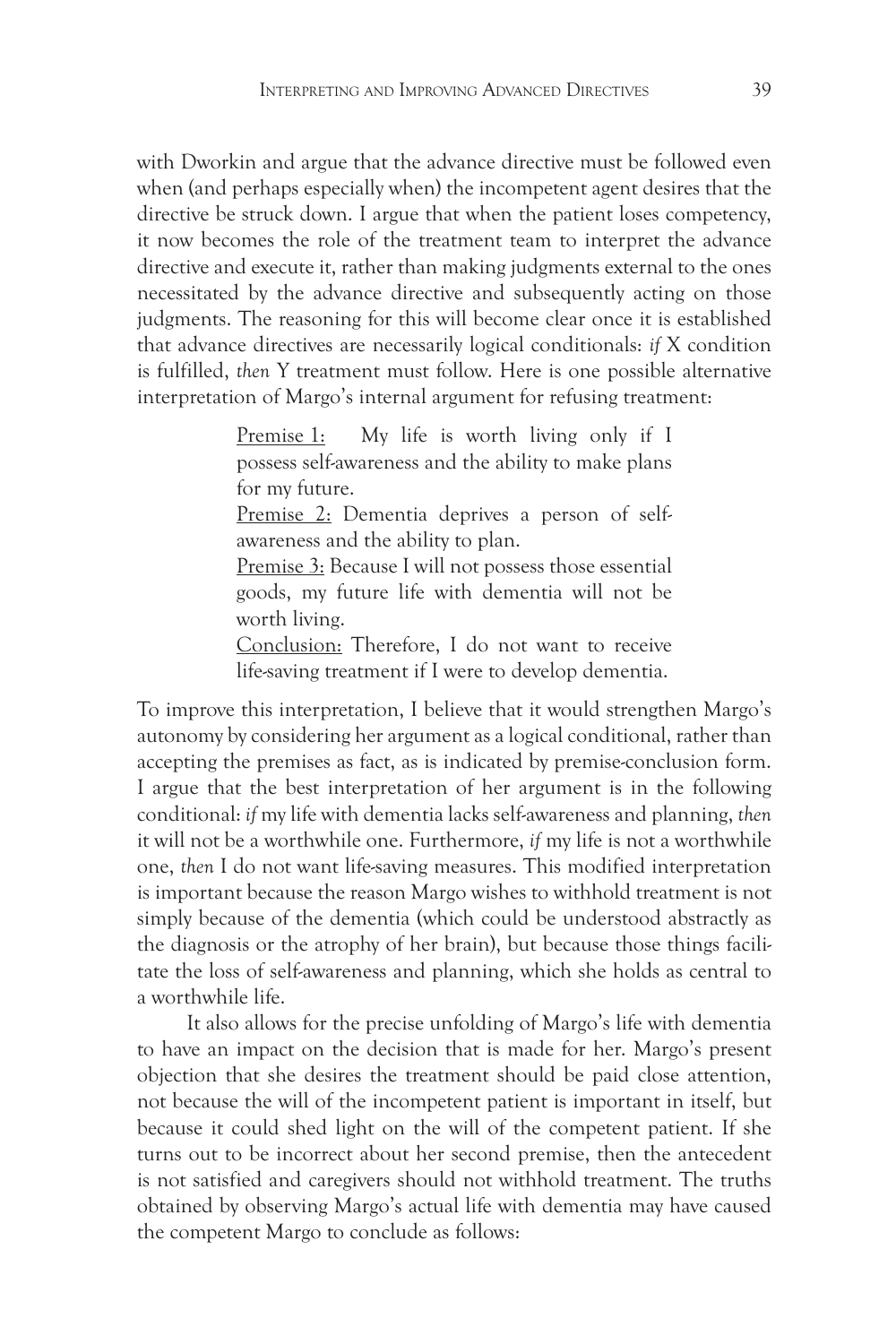## 40 Jayun Bae

Premise 1: My life is worth living only if I possess self-awareness and the ability to make plans for my future.

Premise 2: *Dementia did not end up taking away those essential goods.*

Conclusion: My life with dementia is still a worthwhile one.

Importantly, note that this method still respects the values and principles of the former self. If Margo knew that she would retain the elements of a life worth living despite her dementia, we have very good reason to believe that she would revise her conclusion that she wants to die. I recommend that the ethical caregiver respond by launching an inquiry into the antecedents of Margo's conditional argument: would the competent Margo truly consider dementia to have taken away the elements of a life worth living? Since there is no competent Margo available to perform this assessment herself, these are questions that can be best answered by the combined efforts of those familiar with her present state, who are likely to be attending caregivers and psychiatrists.7 Contrast this with the previous interpretation, where there is no assessment of whether dementia actually took away the essential goods underlying the patient's reasoning. Ultimately, I wish to use this improved method of assessing advance directives to defend Dworkin's position from concerns raised by Dresser.

In "Dworkin on Dementia: Elegant Theory, Questionable Policy," Dresser raises several objections to Dworkin, concluding that Margo's advance directive should be ignored in favour of the demented Margo's desire for life-saving treatment. The primary objection that will be addressed in this essay is that people who submit advance directives often hold insufficient or mistaken information about what their future life with dementia will look like. It would therefore be a justified form of paternalism to ignore directives based on faulty information in order to "preserve the life of someone as contented and active as Margo" (Dresser 37). First, Dresser notes that the lives of incompetent patients with dementia are not as miserable and meaningless as commonly assumed by healthy agents,

 $^7$ For example, the caregiver will be familiar with the day-to-day behaviours and thoughts of the patient and can provide detailed reports to the psychiatrist. The caregiver may note that Margo has not been able to remember her own name or recognize herself in a mirror for some time, thus providing evidence that she has lost self-awareness. The psychiatrist can then determine whether the essential good is considered lost using those notes in conjunction with inquiries such as interviews with the patient, discussion with the patient's family and other treatment providers, and consultation of patient medical notes.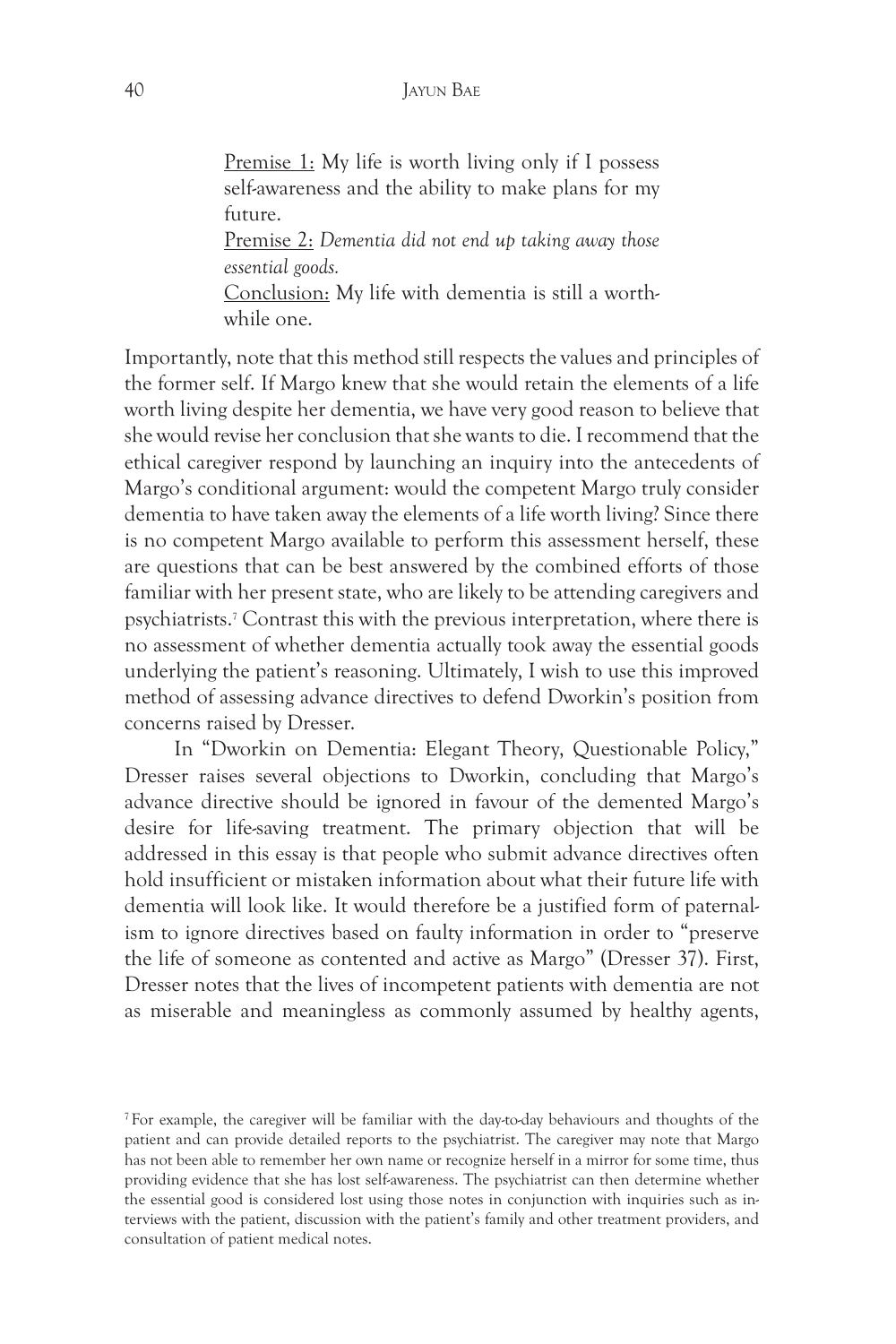revealing a crucial epistemic mistake that could be made by individuals submitting advance directives. She criticizes Dworkin's model for adhering to common portrayals of dementia as "tragic, horrible, degrading, humiliating, to be avoided at all costs." (37) In an earlier piece, she expands on this by questioning the basis for assuming the views expressed in the advance directive can truly represent what the competent patient would desire if they were still present (Dresser and Robertson 236). Surely it is possible that the competent patient would have changed their directive if they knew what the incompetent patient knows about their life now.8 Philosophers such as Terrence Ackerman frequently emphasize the transformative effects of illness, which include a reconfiguration of one's values due to a disease introducing the agent to new perspectives (15).9 Although Dresser does not explicitly apply the lens of transformative experience to Margo's case, she alludes to it in her defense of the validity of Margo's new interests. Perhaps Margo has realized since she submitted her advance directive that it is not self-awareness and planning that are essential to a good life, but rather one's sense of satisfaction and fulfilment, motivating her to contradict her former directive.<sup>10</sup> Agents are generally permitted to revise their desires and incorporate new values, experiences, and knowledge into their decisionmaking. Dresser wishes to accord this right to the demented Margo and strongly advocates for her ability to overrule the advance directive. The values of the competent agent cannot be taken (with certainty) to represent what the same patient would desire should they become incompetent, so they should not be given such ultimate and final credence over the incompetent patient's interests. This motivates Dresser's argument that the transformative effects of illness have serious implications for the informed aspect of informed decision-making, such that we should act paternally in

8We can imagine that an elderly woman devoted to her family might have chosen to withstand the pain of terminal illness rather than choosing physician-assisted suicide if she had known that she could witness the birth of her first grandchild. Recall the cancer patient from before who decided to take their savings and travel around the world if they became just healthy enough to leave the hospital, rather than passing on their savings to family.

9These transformative effects may look like a busy working father realizing after a heart attack that he should spend more time with his children at home, for example, or a terminal cancer patient deciding to cash in their savings and travel around the world. In each case, we can observe the trading of previous values for new ones, facilitated by the disease experience and done so without a loss of competency.

<sup>10</sup>This is a view supported by Agnieszka Jaworska (1999), among others who advocate for the continued ability of dementia patients to hold beliefs and values despite having a serious neurological condition. This is especially likely if the patient has not progressed much in terms of her disease, and retains much of the same autonomous decision-making capacities as she did when she advanced the directive.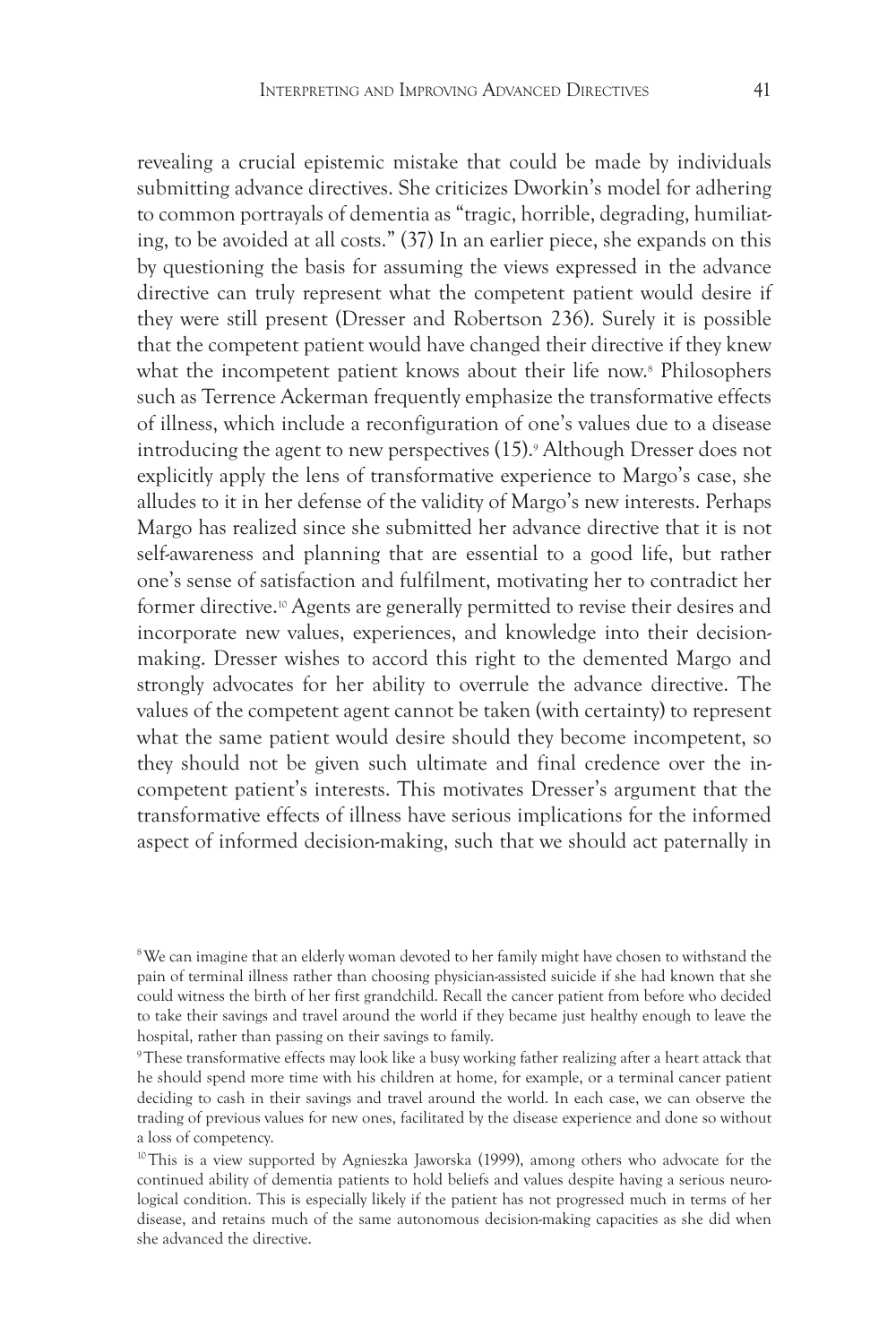Margo's case. Informed consent for refusal of treatment can only be given if the patient has sufficient information on their condition in order to compare their life with and without treatment. If we accept this standard for informed consent, then patients who submit advance directives for dementia may automatically fail to meet it because they cannot predict the quality of their future life with dementia. Dresser argues that it does not promote an agent's autonomy to accept decisions made on insufficient or mistaken information, as is the case with healthy agents who submit advance directives without a complete understanding of what their lives will be like once they develop dementia.<sup>11</sup> According to Dresser, we must remember that when competent people express their wishes before the onset of disease, they are thinking about what they value as competent decision-makers, limited by the inability to foresee with absolute certainty what they will desire as incompetent decision-makers.

I am sympathetic to this view, but do not believe that it would be morally permissible for the adjudicators of the advance directive to allow the incompetent person's stated wishes to override the competent agent's precedent autonomy. I am not convinced that respecting the incompetent patient's interests is valuable in cases where it fundamentally opposes the competent patient's interests. Here is the crucial distinction I propose: the treatment team should only judge whether the antecedents of the conditional directive were met, rather than judging the directive itself. The competent Margo did not identify loss of enjoyment or pleasure as the reason why she would not find life worth living if she had dementia, so it does not matter that she did not or could not predict that she would be happy, nor does it matter that she did indeed find happiness in her current life. Thus, it is not Dresser's place to object by noting that the present patient enjoys her life and therefore wishes to continue her life by receiving the treatment. Neither Dresser nor the ethical caregiver should attempt to replace the values expressed in the patient's advance directive with their own. No such paternalism is justified under this lens because, as previously established, we allow competent people to make all sorts of incoherent,

<sup>&</sup>lt;sup>11</sup> When patients lack a proper basis for decision-making, Dresser says we may intervene in an act of justified paternalism. When a doctor proposes a life-saving blood transfusion to a dying Jehovah's Witness, they must be clear about what will happen with the transfusion and without. If the patient is not sufficiently informed that the treatment can save their life or that their condition will result in death, their decision to refuse treatment may be invalidated. Consider that one cannot sign up for a clinical trial without being told that there is a risk of death, or submit a do-notresuscitate (DNR) order without confirming that they understand what that order would entail. Even Dworkin agrees that autonomous decisions are only valid when one is not being deceived or withheld information from (222).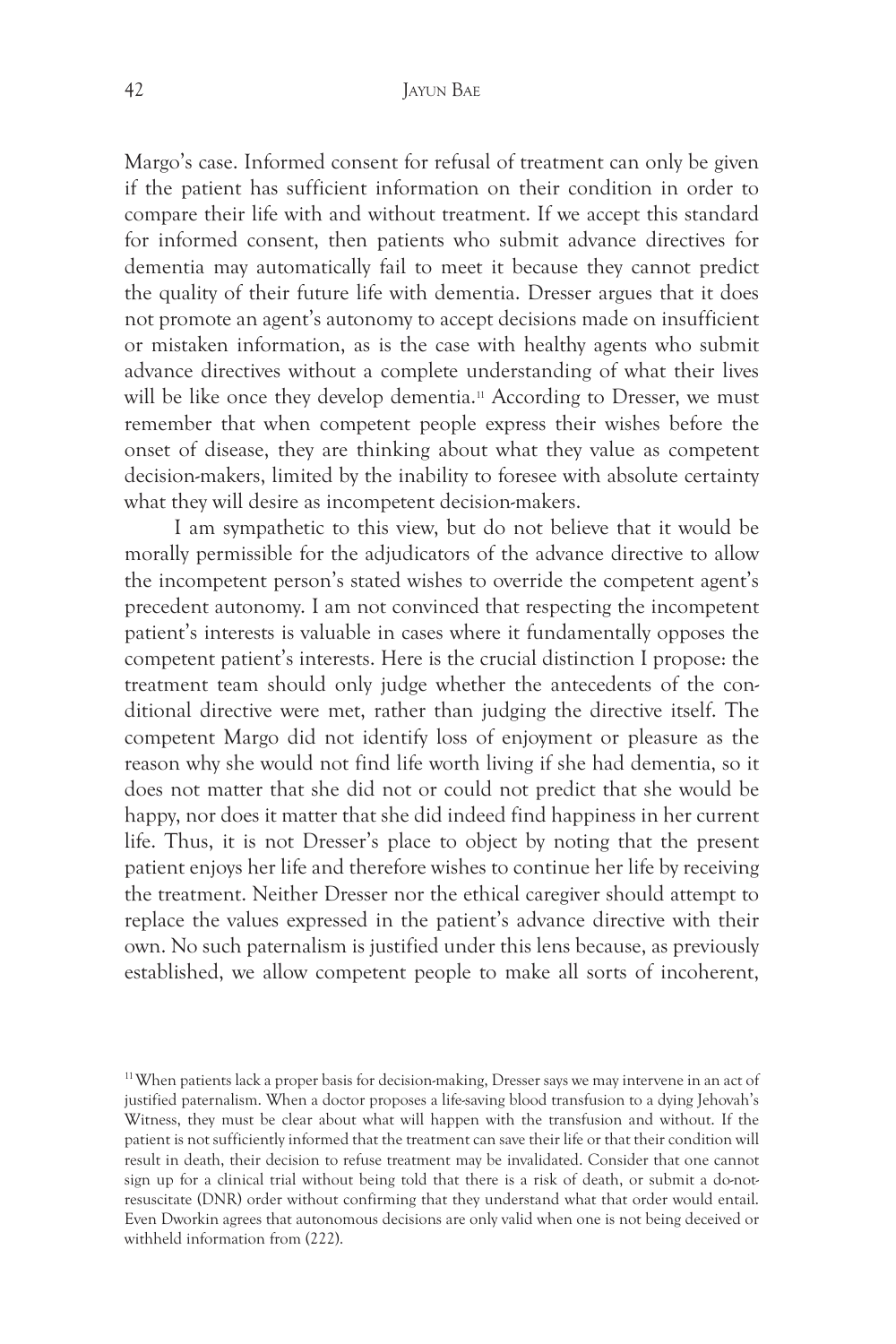unwise, and silly future-oriented decisions. Competent agents are perfectly justified in making decisions that discount their own happiness or some alternative value others may consider important.12 In some cases, we do observe that intervention occurs and is justified: take, for example, the nearuniversal legal ability to place suicidal patients on a mandatory psychiatric hold to make sure they do not kill themselves, or the marriage restrictions on people under the age of 12. The common element that characterizes these cases is the lack of competency observed in the agent. Suicidal people and children are considered incapable of making these sorts of decisions, which is the justification for restricting their autonomy. However, I argue that advance directives for dementia patients do not fit into this category of justified paternalism, since the agent is competent at the time when they create the directive.13 What matters is that the competent agent has decided that a life with dementia will not be valuable to them, not that others may consider it valuable. We must remember that the competent Margo did not differentiate between the medical treatment that she wanted if she was happily living with dementia, versus the treatment she wanted if she was miserably living with dementia. Combining the right to autonomy and the right to precedent autonomy means that Margo is fully justified in selecting and living by whichever values she deems important to her, which includes binding her future self to her present values. We need not criticize her for holding some values and not others, and we should only examine these interests closely when it becomes relevant to the conditional: in order to evaluate whether the consequent should be applied, we must ask whether it is true or false that dementia took away this essential good.

On the issue of changing one's mind, it is perhaps possible that the new information would have caused a radical reformulation of one's beliefs

<sup>13</sup> Another concern may be the possibility of regret, such that the agent might decide differently if given more time to consider. This is solved in most places that allow physician-assisted suicide by requiring the patient to consent over a number of different time points. There is no reason why we cannot implement the exact same type of check for advance directives and dementia. We can require that an agent confirm the directive over the course of a month, year, or however long we determine necessary to assuage concerns about regret.

 $12$  One may, for example, choose to break up with a partner in order to accept a lucrative job offer in another country, a decision that will make them absolutely miserable. However, we do not intervene in order to replace the agent's values (in this case, money) with what we might consider to be a more important value (love or happiness). The selection of an unusual value may be reason to assess competency, but once competency is established, it is unquestionable. For example, an agent's claim that they hold their stamp collection to be the exclusive source of meaning in their life may raise questions about their state of mind, but once their competency is established, we cannot prevent them from spending their entire salary on stamps, creating a stamp museum, or tattooing stamps over their face.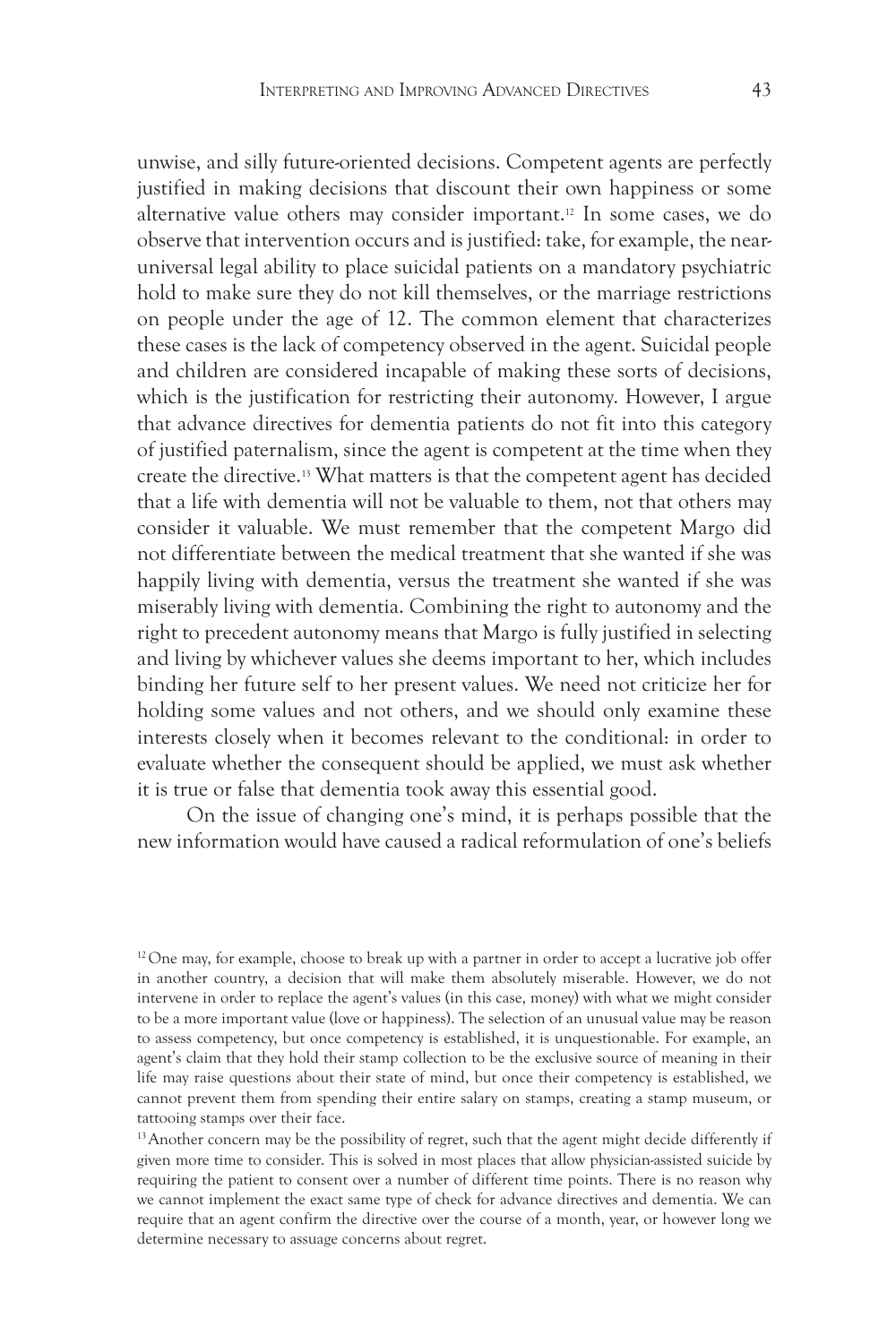and values if the competent Margo had a chance to reassess, but an additional problem arises for Dresser's case: that chance does not exist, and at no point between receiving the information and acting on it does a rational agent get to make that reassessment. If it is not in dispute that irrational or incompetent actors should not be taken as autonomous representations of their competent selves (e.g. severely depressed patients trying to kill themselves), then we need not respect the decisions produced by agents in that state. Margo may not have known that she would find happiness at the care facility, but this does not mean that the desire she expressed earlier, to end her life if rational capacities seemed absent, is rendered null. Even if it is impossible to perfectly predict one's future desires, I believe we should be unconcerned with satisfying the wishes of and incompetent patient if those wishes conflict with wishes the patient previously—and competently—deemed more important. Dresser, however, argues that the present demented self's wishes matter more than the former self, who is no longer existent and will not return, since it is the present self who will be harmed or benefitted by the decisions made on their behalf. She criticizes Dworkin for assuming that the demented Margo is the same person as the competent Margo, when in reality there are considerable grounds to think that the condition has produced a completely different person with new interests. The validity of precedent autonomy rests on the continuity of the person who submitted the advance directive, who may have been replaced by a wholly unfamiliar person who merits her own autonomy, and thus precedent autonomy may fail to apply. The new Margo, as Dresser argues, is the one who will experience clear harm from her wishes being disregarded in favour of the advance directive, which should bear weight when deciding whose interests to satisfy. However, I see little reason to value the incompetent patient's wishes simply because they harm or benefit the present person more than the past person, and do not accept that we cannot rule over our future selves if they were to develop radically new interests.14 Dresser laments that the interests of incompetent people are not taken seriously, but again fundamentally ignores that this is at the request of the formerly competent patient. The reason why we should disrespect an incompetent patient's wishes is not *simply because* they are incompetent, but because the competent person *themselves* wished to disrespect their

<sup>&</sup>lt;sup>14</sup> At what point should someone's transformation deem them a completely new person? Are adults the same people they were as children? If a staunch Democrat grows up to be a conservative senior citizen, are they the same person? If I develop a serious mental illness such as depression or schizophrenia, am I no longer the same person as I once was? I am utterly confused by Dresser's assertion that developing different interests over time means that a new person was created.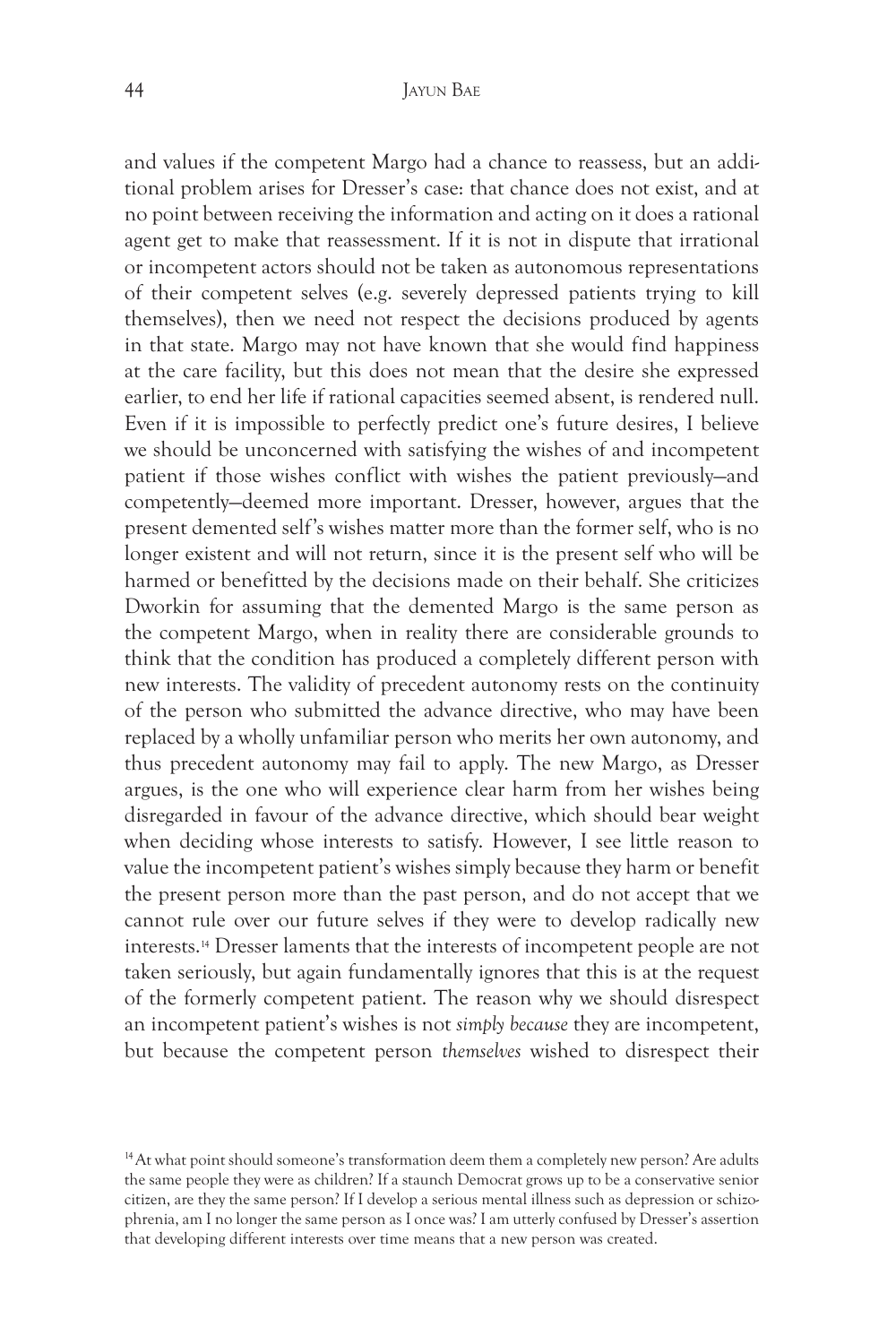## ARTICLE TITLE 45

incompetent interests and remove their own ability to change their minds when incompetent. When Margo submitted her advance directive, she had to have considered the fact that dementia may cause her to become unable to identify or communicate her interests and concluded that she herself wished to negate this possibility by binding herself and her caregivers to a legal contract. This was done precisely in order to prevent both her unfamiliar future self and some external decision-maker from deviating from her wishes. In other words, Margo explicitly knew that dementia could impede her reasoning and ability to express her true desires and chose not to allow her future interests to be taken as a more accurate or otherwise better representation of her true desires than the ones she would express while fully competent.

A possible objection to my arguments may be that Margo has not actually considered the possibility that she may be happy despite her dementia, and therefore we cannot assume that the agent herself wished to disrespect her future happiness. While I cannot delve into the mind of this fictional actor, I believe the simple solution to this in real-life application is to force actors to consider these cases when they are submitting the advance directive. Through requiring "even-if clauses" to be a part of the directing process, we can avoid the objection that agents have not given consideration to future values they may develop. An example of an even-if clause is outlined by Dworkin, though not for this purpose: a Jehovah's Witness expresses that he is not to be given blood transfusions, *even if* he changes his mind and begs for it at the relevant time (227). When Margo expressed that she wished to forgo life-saving treatment if she succumbed to dementia because she does not value a life without self-awareness and the capacity to plan, she should have been asked, "Do you desire this *even if* you are still capable of self-awareness and planning?" If Dresser is concerned about the epistemic mistake made regarding the happiness of dementia patients, we can include a question that asks, "Do you still want to die *even if* you seem to be happy with your life?" If the agent says yes, then this is a clear exercise of one's precedent autonomy. This preventative measure should address the complex situation that results from a patient's past directive conflicting with the desires of the patient today. The patient, while competent, will have considered the possibility that she may be surprised or wrong about her future life with dementia.

This requires Margo to be thoroughly questioned when directing her wishes in advance, like so: what do you consider to be good tests of selfawareness and planning? What should be done if you continue to demonstrate the capacity to plan and be self-aware occasionally but not most of the time? Are you aware that dementia patients frequently express contentment with their lives? I anticipate the objection that this is incredibly strenuous,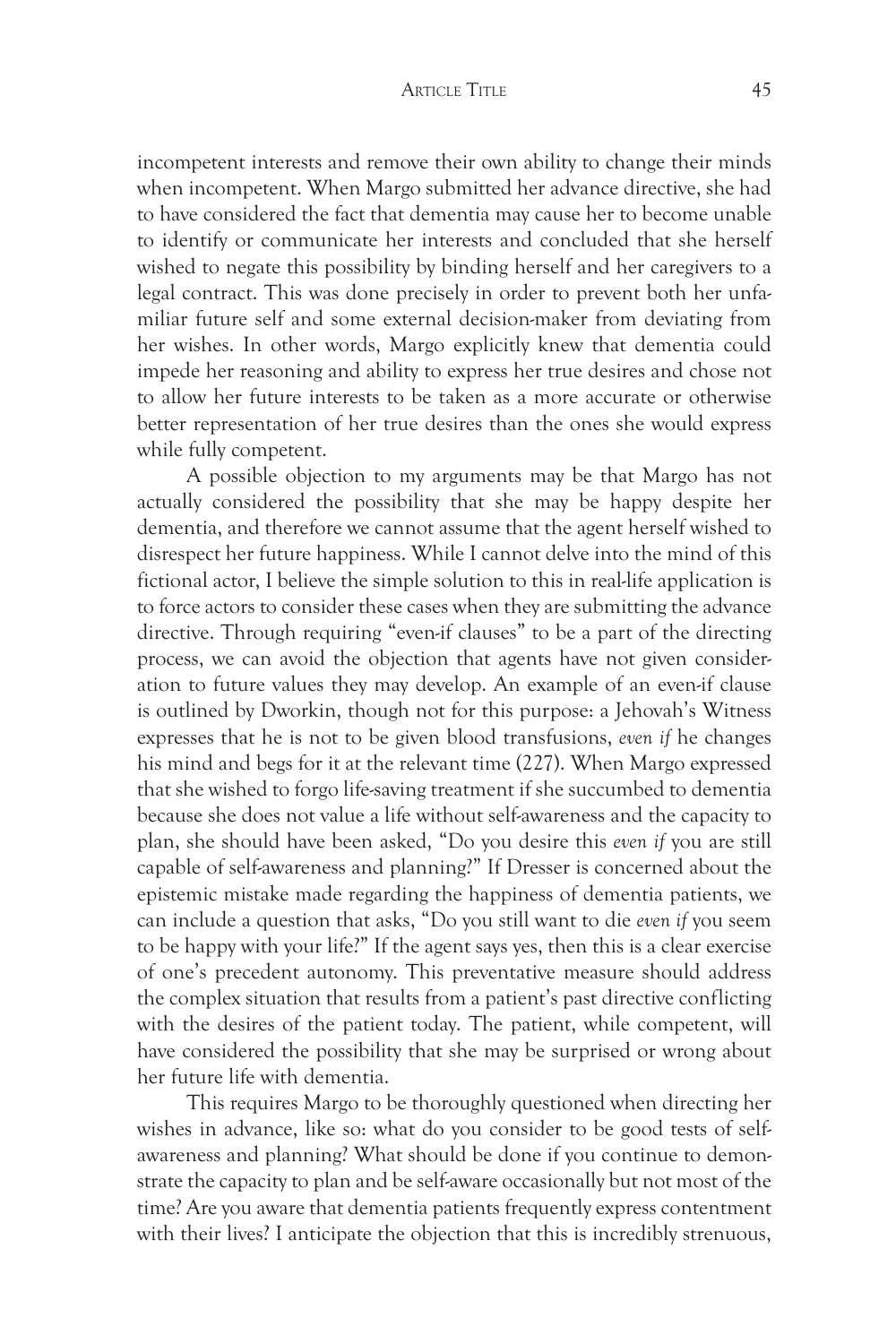and perhaps overzealous. I respond that any modification where agents have to give more thought to their values, predictions, and preferences before submitting an advance directive is conducive to the best exercise of an agent's autonomy. Though we cannot apply this second half of the proposal to patients who have already declined without the opportunity to clarify their advance directive, we can use it in the future to prevent situations where caregivers and psychiatrists are left to make educated guesses and difficult decisions about what a patient would truly want. Most importantly, I conclude that in order to truly respect a person's autonomy, we cannot act paternally by disregarding their advance directive.